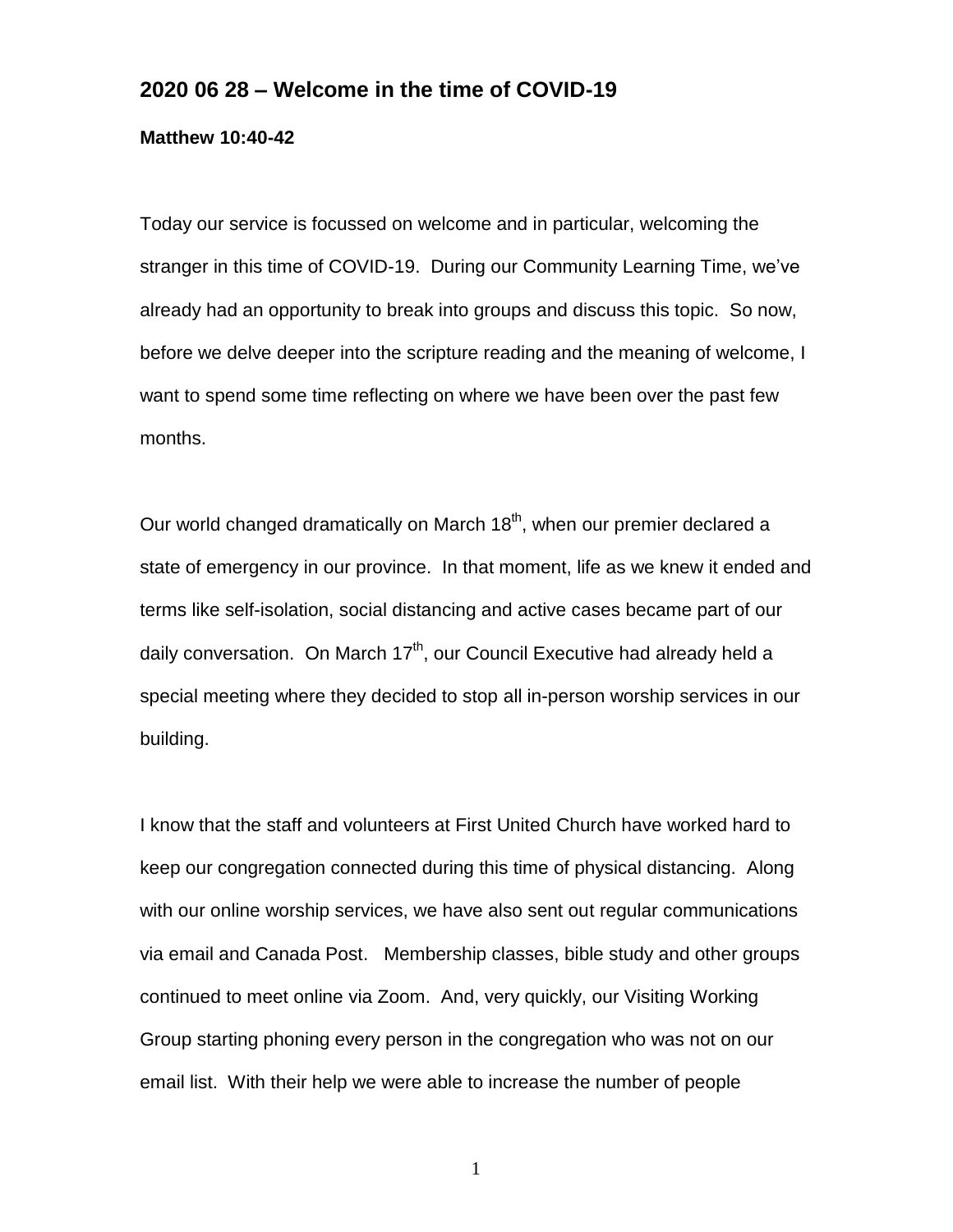receiving emails and also create a small list of members who now receive the Sunday liturgy and sermon via Canada Post.

At their May meeting, the Council carefully and faithfully weighed the information that they had at that time, and decided that we would continue to worship online and our church building would remain closed throughout the summer. Summer is always a quieter time for our congregation and this delay will give us an opportunity to assess the impact of the province's re-opening plan and to create our own detailed plan and procedures for re-opening the church. An ad-hoc committee has been formed to do this work and their first meeting is this Tuesday evening.

Now, as things are opening up, we are also taking advantage of opportunities to connect in new ways outside of our building: the Membership and Pastoral Care Committee had lunch together in Elmwood Park last week, the Fundraising Committee has planned our first-ever online auction and on Friday afternoon I led a worship service for thirty people at Riverview Village Estates. When meeting in person, we are following social distancing protocols, wearing masks when appropriate and carefully sanitizing when we are done.

I believe that we have done a great job of keeping this congregation both safe and connected during these past few months. But now it is time to look beyond the people on our email and mailing lists. It is time to look beyond our existing congregation and ask ourselves: What about those who are on the outside?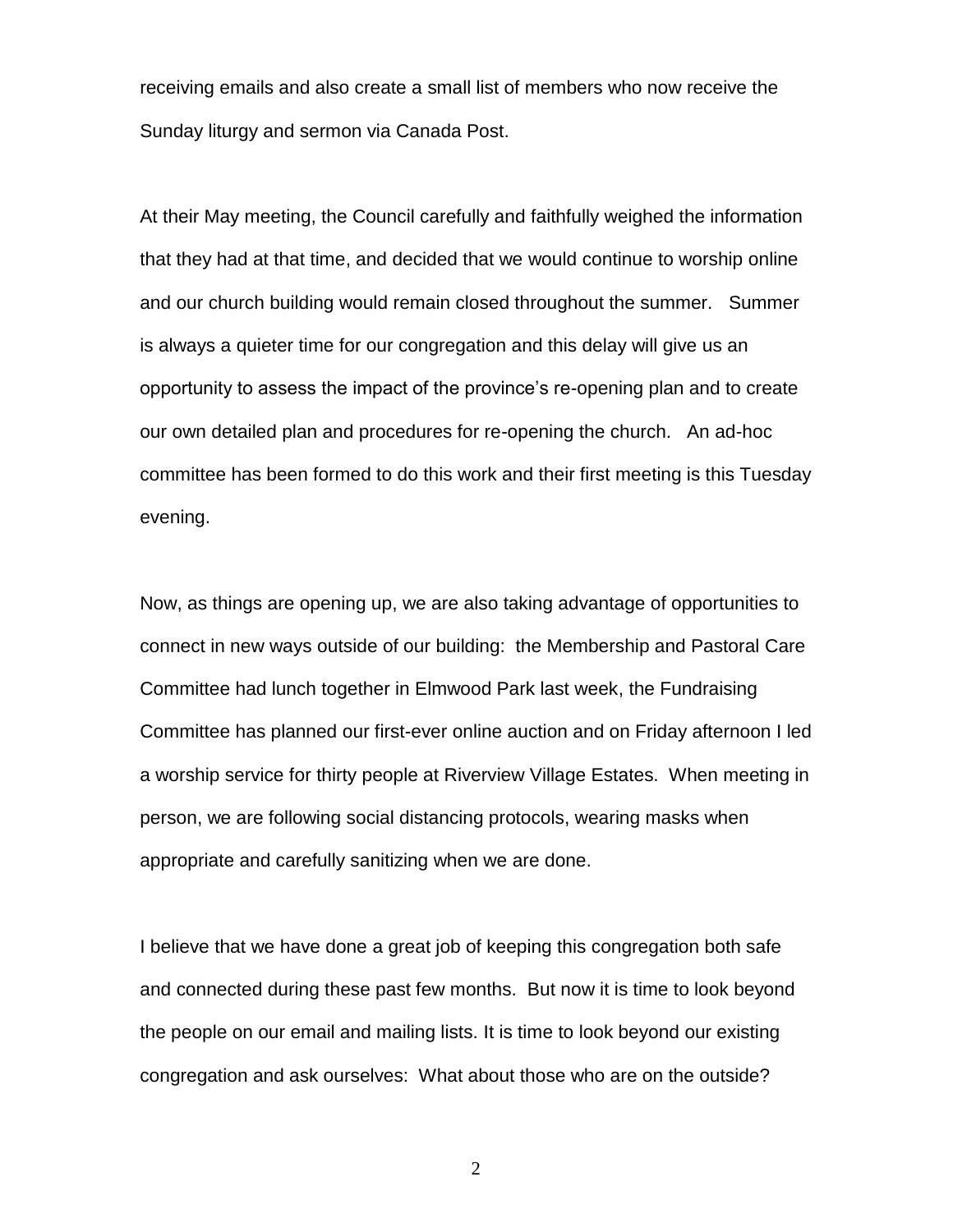What about the strangers who come knocking at our door? How do they find out who we are? How do we welcome them?

In today's scripture passage Jesus is sending his disciples out to the surrounding villages to heal and to preach. He is encouraging them to ask for help and to accept with gratitude the hospitality and the welcome they will receive. And he is assuring them that their hosts will be suitably rewarded.

Think about how hard it would be to go into a foreign place and to accept hospitality from people that you've haven't met before – especially when you know you will never be able to reciprocate in kind. Can you imagine the questions that the disciples were asking their teacher, their rabbi, "Why would these villagers want to feed us and give us a place to sleep? How can we repay them?" And Jesus responding, "Those who welcome prophets will receive the reward reserved for the prophets themselves; those who welcome holy people just because they are holy will receive the reward of the holy ones."

And what is that reward? Jesus also said, "Those who welcome you, also welcome me, and those who welcome me, welcome the One who sent me." I believe the reward is a deeper connection with God, a sense of purpose and meaning, a new understanding of the words, "it is better to give than to receive." The reward for welcome and for hospitality is relationship with the holy. It is love, both given and received.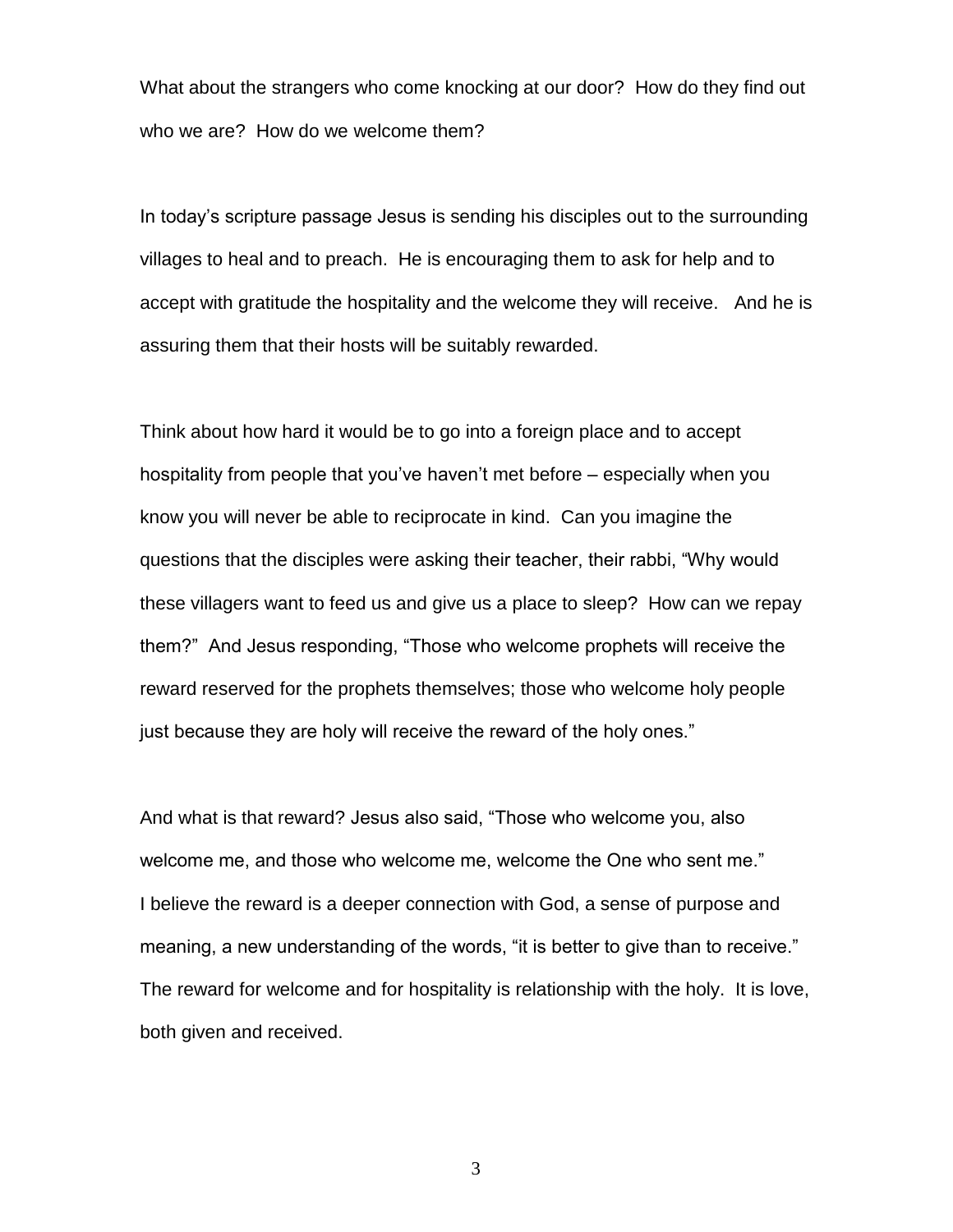You never know who is going to come knocking at your door, who is going to come looking for a place in this congregation. They could be a new professional in town: a teacher, a doctor, a nurse. Or they could be a transient searching for food, shelter or safety. No matter who they are or where they come from, they come as prophet, as healer, as teacher, as holy ones. No matter who they are or where they come from, they offer us the opportunity, to learn, to be healed, and to be inspired. They offer us the opportunity to be welcoming, to be hospitable.

So as we look forward to a least two more months as a church without a building. As we look forward to at least another year of living in the midst of a pandemic. I believe these are some of the questions that we need to ask ourselves:

- Where is our doorstep? How and where might these prophets, these healers, these holy ones be trying to connect with us?
- While our building is closed (and even when it re-opens) what are we welcoming them into? How do we describe who we are and what we have to offer?
- How will they know that they are welcome? What can we be doing to make sure that they are comfortable enough to come in and to stay?

During this service, the conversation has already begun. These are the questions that I will be thinking about during these summer months. These are the questions that I will be bringing to each committee when we meet again at the end of August or beginning of September. So I invite you to continue to consider